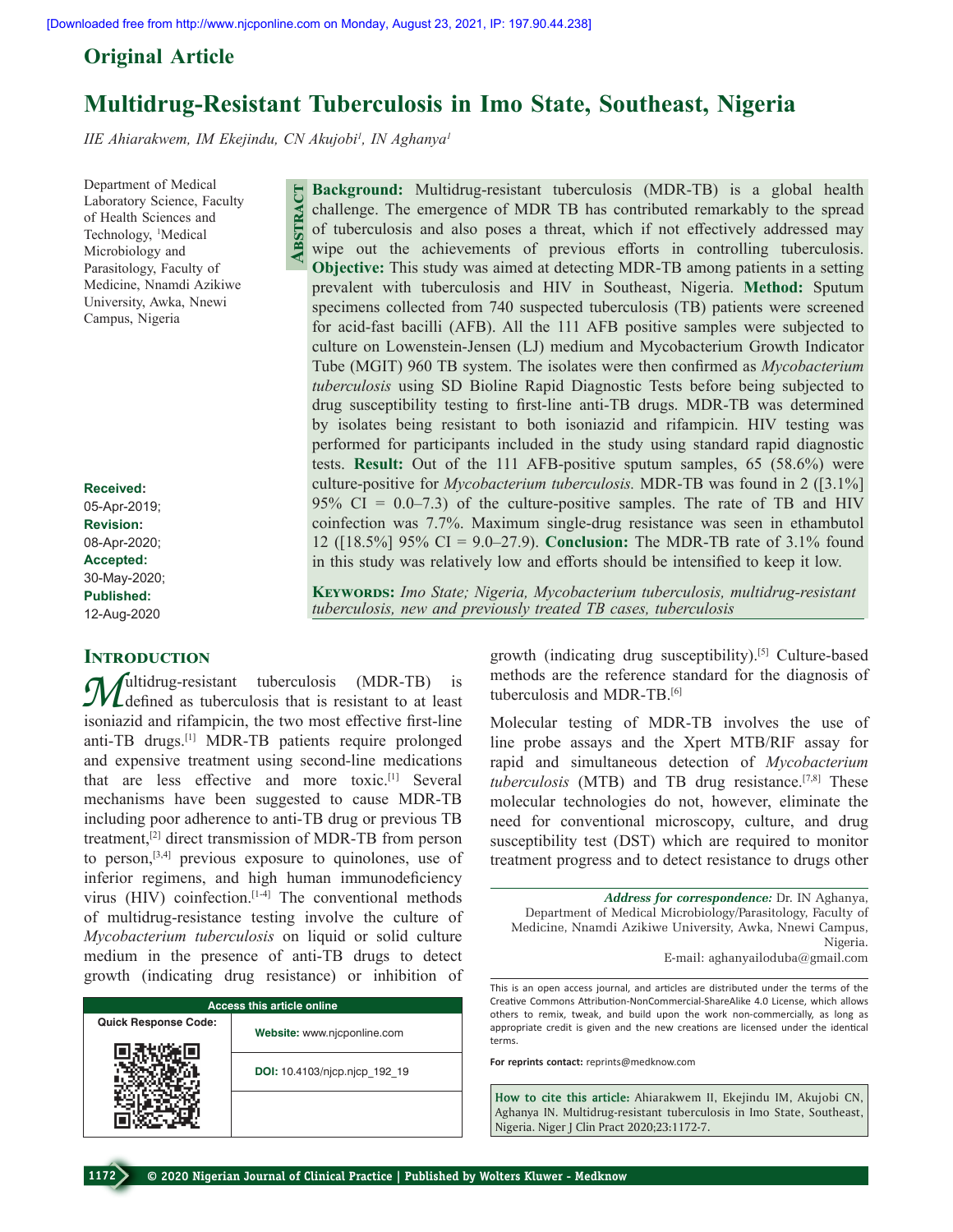than rifampicin.[7,8] A rapid immunochromatographic identification test for the *M. tuberculosis* complex, which helps to differentiate it from mycobacteria other than *M. tuberculosis* is the SD BIOLINE TB Ag MPT64 Rapid*.* [9]

The pandemic of HIV/AIDS has been attributed to the upsurge of MDR‑TB globally. MDR‑TB in HIV‑infected individuals leads to higher mortality compared to mortality in non‑HIV‑infected patients or HIV infected individuals with susceptible tuberculosis.<sup>[10]</sup>

MDR‑TB is a growing global health challenge that currently accounts for 3.4% of all newly acquired tuberculosis cases worldwide.[11] The World Health Organization (WHO) reports that Nigeria currently ranks  $7<sup>th</sup>$  in the world and  $2<sup>nd</sup>$  in Africa, among the 30 countries with the highest burden of TB and MDR-TB.<sup>[12]</sup> Hence, early detection and treatment of these drug-resistant forms of TB have become paramount in the fight to curb the menace posed by the infection. Data on the MDR‑TB rate in Imo State was not found in our literature search.

### **Materials and Methods**

#### **Study area and study population**

This study was carried out in patients attending the chest clinics of three hospitals in Imo State, South East‑Nigeria, namely: Imo State University Teaching Hospital 30<sup>th</sup> September, 2013, Umuna‑Orlu; Holy Rosary Hospital, Emekuku; and Saint Damian's Hospital, Okporo. These hospitals represent major healthcare providers for TB patients in the state. Laboratory investigation was carried out at Dr. Lawrence Henshaw Memorial Hospital TB Reference Laboratory Calabar, Cross River State.

#### **Ethical considerations**

The samples were obtained from the three hospitals involved in the study with approval from the research and ethics committees of these institutions. All patients signed an informed consent form to participate in the main study and allow further testing on the samples and isolates.

#### **Study design and sampling**

This was a multicenter cross-sectional study wherein a total of 740 patients were enrolled using a consecutive sampling technique. Sputum samples from suspected, newly diagnosed on treatment, and previously treated tuberculosis patients who presented with signs and symptoms of pulmonary tuberculosis and were attending the chest clinics of these institutions were collected consecutively and examined for acid‑fast bacilli (AFB). This was done until the desired sample size of 111 AFB positive sputa was achieved. The patients were also screened for HIV. All sputum samples with positive AFB

results on Ziehl‑Neelsen (ZN) staining were subjected to further testing. A standard semi‑structured and interviewer‑administered questionnaire was completed for each recruited patient to collect demographic, laboratory data, and management history.

## **Eligibility criteria**

We included patients attending the chest clinics who were within the age range of 18 and 65 years who reported a cough of more than 2 weeks and whose sputum samples yielded a positive result for AFB on ZN staining. However, we excluded patients who developed cough due to diseases other than tuberculosis.

## **HIV testing**

Determine (Abbott Laboratories, United Kingdom) and Unigold (Trinity Biotech, Ireland) rapid diagnostic test kits were used to detect the presence of HIV in the blood samples of participants using the serial algorithm method.[13]

#### **Pretreatment of sputum**

The sputum samples were digested, decontaminated, and concentrated before testing using N‑acetyl‑L‑cysteine‑sodium hydroxide (NALC‑NaOH). The sediment of each sample was resuspended with 2 mL of sterile phosphate buffer.

## **Sputum microscopy using Ziehl‑Neelson (ZN) staining technique**

Dry sputum smear made on a clean and grease-free slide was stained using the ZN technique to detect AFB. This involved the use of strong carbol-fuchsin as the primary stain, 3% acid‑alcohol for decolorization, and methylene blue as counterstain.

#### **Culture of MTB in Lowenstein‑Jensen medium**

In a biosafety cabinet level II and using a sterile plastic pipette, two drops of the sediment of the sputum sample of each smear‑positive patient were inoculated onto Lowenstein‑Jensen (LJ) medium slope and incubated at 37°C for up to 8 weeks. A standard strain H37RV *M. tuberculosis* strain was used as positive control while the sterile LJ medium was used as a negative control. The growth and morphology of the colonies were noted, and the colonies were identified as *M. tuberculosis* using ZN smear microscopy and SD BIOLINE Rapid Diagnostic Test for MTB.[13]

## **Culture of MTB using BACTEC MGIT 960 automated TB culture system**

About 0.8 mL of OADC‑PANTA (oleic acid, albumin, dextrose, and catalase ‑ polymyxin B, amphotericin B, nalidixic acid, trimethoprim, and azlocillin) mixture was aseptically dispensed into each labeled Mycobacterium Growth Indicator Tube (MGIT) media using a sterile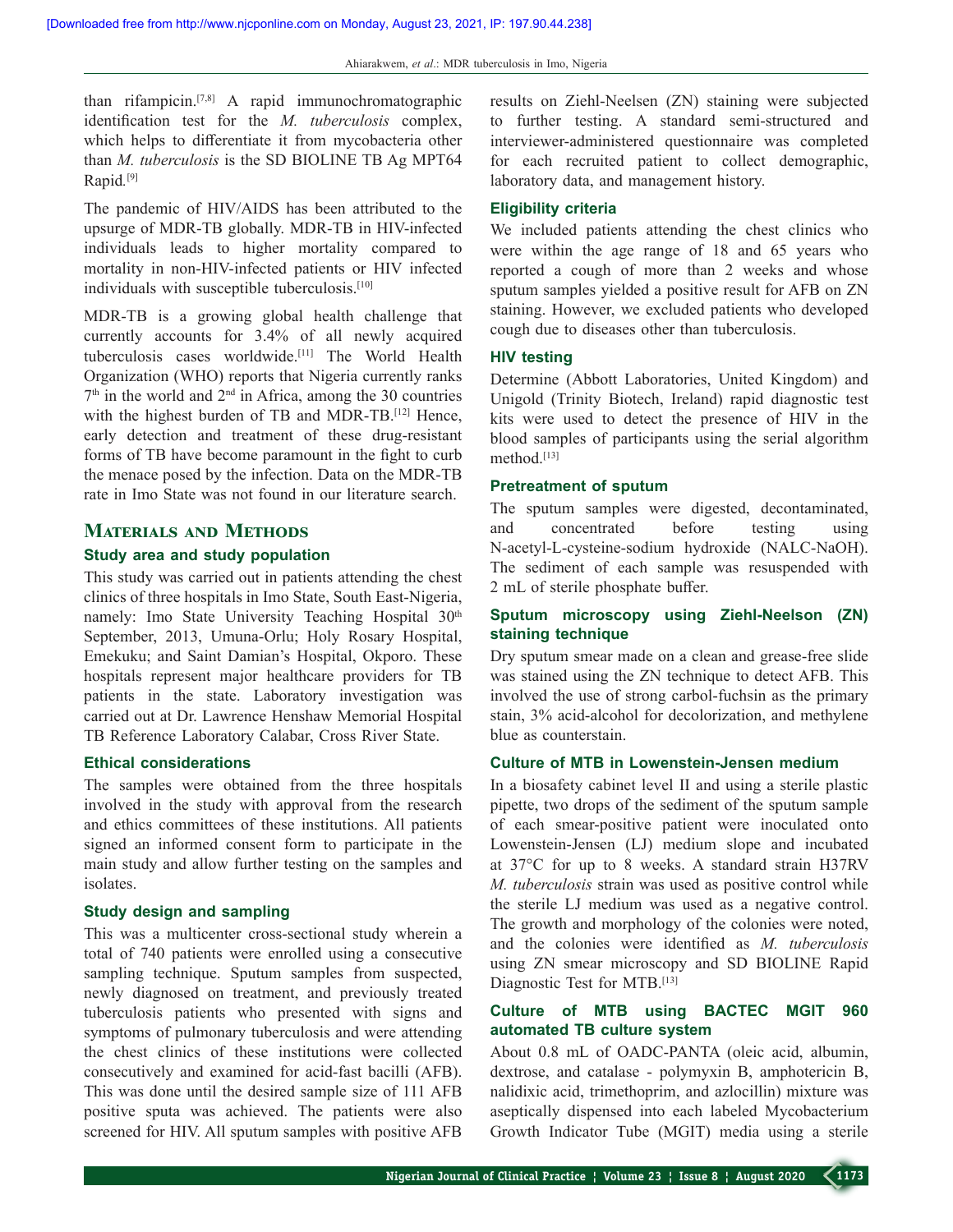pipette. Later 0.5 mL of the specimen concentrate was aseptically transferred to the corresponding MGIT tube using a sterile 1 mL pipette. Positive and negative controls similarly were set‑up. The inoculated tubes were loaded into the MGIT 960 instrument and incubated for 42 days at 37°C. Positive cultures were flagged by a red light in front of the MGIT 960 drawer where the tubes were located while negative cultures at the end of 42 days incubation were flagged by a green light as negative. Positive tubes were scanned out of the machine first thing in the morning and the growth pattern in the media was observed. To check for contamination, positive cultures were grown on blood agar. ZN smear microscopy and SD BIOLINE tests were used to confirm *M. tuberculosis*.

## **Drug susceptibility testing using the agar proportion method**

The cultures that yielded growth and confirmed to be *M. tuberculosis* by SD BIOLINE test, were subjected to drug susceptibility tests using the agar proportion method.<sup>[14,15]</sup> Each of the drug concentrations of streptomycin (S) 4 µg/mL, isoniazid (I) 0.2  $\mu$ g/mL, rifampicin (R) 40  $\mu$ g/mL, and ethambutol (E) 2 µg/mL were incorporated into LJ medium slope .Two dilutions of the bacilli,  $10^{-2}$ and  $10^{-4}$  dilutions (undiluted =  $10^{6}-10^{8}$  CFU/mL) were inoculated on two sets of media (drug-containing and drug‑free media), and incubated for 4–6 weeks. The critical proportion was taken at 1% for all drugs. When the bacterial growth on the medium with the specific drug was  $>1\%$  compared to the control, the strain was identified as resistant to the specific drug. Besides, organisms were identified as sensitive to the drug when the growth rate was  $\leq 1\%$  compared to the control. The H37RV standard *M. tuberculosis* strain was used as positive control while inoculated slope without drug was used as a negative control.

#### **Statistical analysis**

Data were analyzed using the statistical analysis system (SAS) version 9.2. We calculated frequencies and percentages. We also conducted a Chi‑square test of association between categorical variables, and Z‑test for proportions. The probability value of less than or equal to 0.05 ( $P \le 0.05$ ) was considered statistically significant.

## **Result**

Out of the 704 sputum samples collected, 111 (15.8%) were AFB positive. Of these AFB positive samples, 65 (58.6%) yielded culture‑positive organisms using a combination of two different (LJ and MGIT) culture methods. Fifty-six  $(86.15\%)$  of the 65 isolates grew on the LJ culture medium, while 64 (98.46%) of the isolates grew on the MGIT culture medium. The percentage of AFB positive sputum samples which yielded growth on the LJ medium was 50.5%, while that on MGIT was 57.7%. The 65 isolates were confirmed to be *M. tuberculosis* using the SD BIOLINE Rapid Diagnostic test for MTB complex.

Resistance to rifampicin was observed in 7 (10.8%) of the 65 *M. tuberculosis* isolates, with resistance to isoniazid, streptomycin, and ethambutol also observed in 6 (9.2%), 6 (9.2%), and 12 (18.5%) of the 65 MTB isolates, respectively. The prevalence of *M. tuberculosis* resistant to rifampicin and isoniazid (MDR‑TB) was 3.1% [Table 1]. Maximum single-drug resistance was seen in ethambutol 12 ( $[18.5\%]$  95% CI = 9.0–27.9).

Only 5 (7.7%) of the culture and SD BIOLINE positive cases tested positive for HIV. There was no significant degree of association between the HIV status of patients and MDR-TB  $(P = 0.678)$  [Table 2].

There was a higher male-to-female ratio (2.4: 1) for subjects with culture‑positive *M. tuberculosis,* with males comprising of 46 (70.8%) of the cases and females 19 (29.2%). There was no significant relationship between gender and the development of MDR‑TB (*P* = 0.356) [Table 3].

**Table 1: Test of proportions for drug resistance in**  *Mycobacterium tuberculosis* **Anti-Tb Drugs Number Resistant** *n* **(%) (CI)** Rifampicin 7 (10.8) (3.2-18.3)

| 7(10.8)  | $(3.2 - 18.3)$ |
|----------|----------------|
| 6(9.2)   | $(2.2 - 16.3)$ |
| 6(9.2)   | $(2.2 - 16.3)$ |
| 12(18.5) | $(9.0-27.9)$   |
| 2(3.1)   | $(0.0-7.3)$    |
|          |                |

*n*=Frequency; %=Percent; CI=Confidence Interval

| Table 2: Cross-tabulation of HIV status and MDR-TB |                                                                 |                                    |       |  |  |
|----------------------------------------------------|-----------------------------------------------------------------|------------------------------------|-------|--|--|
| <b>HIV Status</b>                                  | <b>MDR-TB</b>                                                   |                                    |       |  |  |
|                                                    | No $n$ $\left(\frac{9}{6}\right)$                               | Yes $n$ $\left(\frac{9}{6}\right)$ |       |  |  |
| Negative                                           | 58 (96.7)                                                       | 2(3.3)                             | 0.678 |  |  |
| Positive                                           | 5(100.0)                                                        | 0(0.0)                             |       |  |  |
| Total                                              | 63 (96.9)                                                       | 2(3.1)                             |       |  |  |
|                                                    | $n =$ Frequency: $\frac{0}{n}$ =Percentage: P-value=Probability |                                    |       |  |  |

*n*=Frequency; %=Percentage; *P*-value=Probability

| Table 3: Cross-tabulation of gender and MDR-TB |                                         |                                 |       |  |  |
|------------------------------------------------|-----------------------------------------|---------------------------------|-------|--|--|
| Gender                                         | <b>MDR-TB</b>                           |                                 | P     |  |  |
|                                                | No $n$ $\left(\frac{9}{6}\right)$       | Yes $n\left(\frac{0}{0}\right)$ |       |  |  |
| Female                                         | 19(100.0)                               | 0(0.0)                          | 0.356 |  |  |
| Male                                           | 44 (95.7)                               | 2(4.4)                          |       |  |  |
| Total                                          | 63 (96.9)                               | 2(3.1)                          |       |  |  |
| $\sim$                                         | $\sim$ $\sim$<br>$\mathbf{f}$<br>$\sim$ |                                 |       |  |  |

*n*=Frequency; %=Percentage; *P*-value= Probability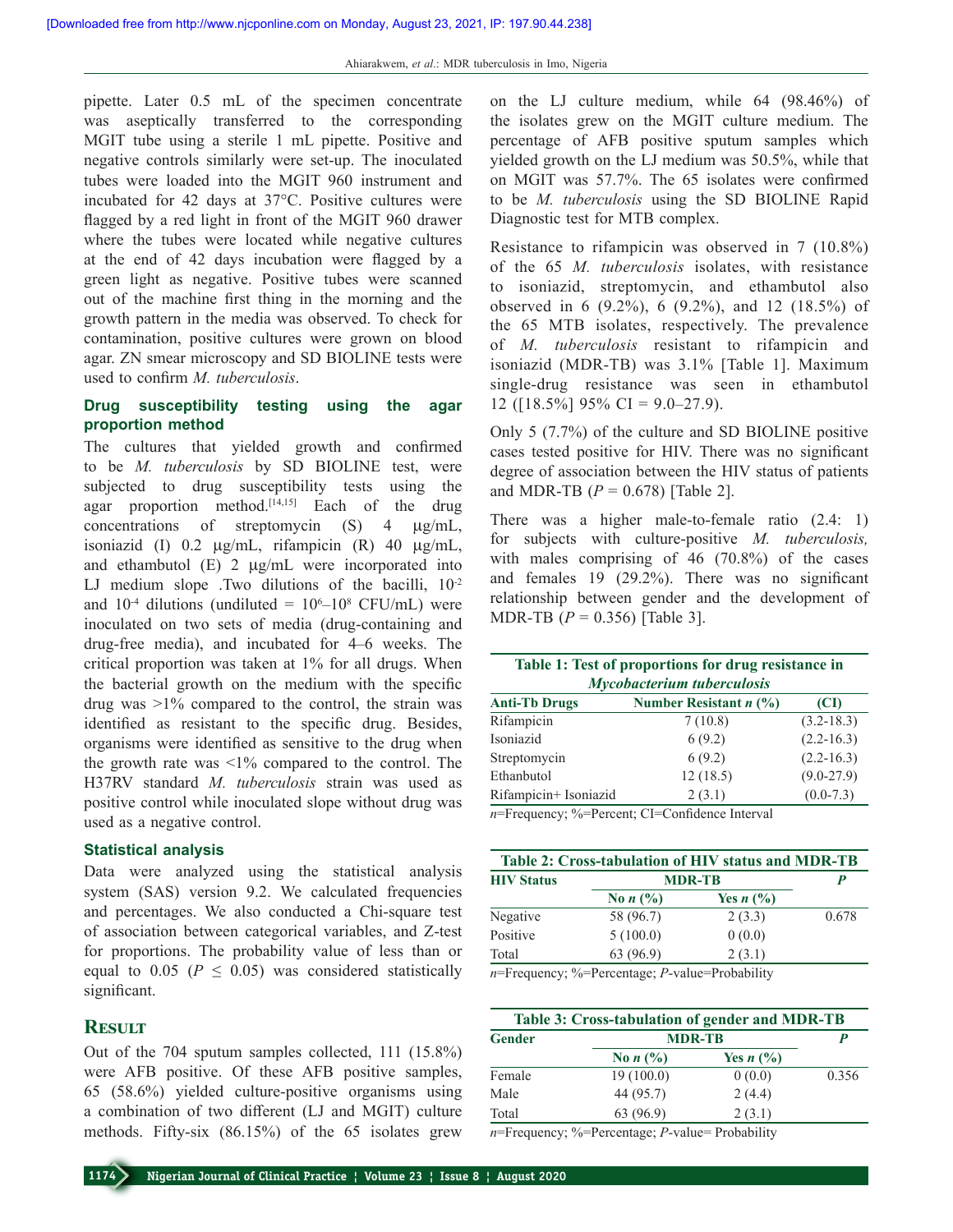Out of the 111 patients with AFB positive sputum, 108 (97.3%) never discontinued their medications for any reason while 100 (90.1%) never interrupted their anti‑TB drugs.

### **Discussion**

The study showed that there were more cases of tuberculosis among the males 46 (70.8%) than females 19 (29.2%) with a male‑to‑female ratio of 2.4: 1, which agrees with the findings by Surkova *et al.,* in 2012 that 70.7% of tuberculosis patients in a 2007 study were males with a male-to-female ratio of 2.4: 1.<sup>[16]</sup> This is was also consistent with reports which stated that in most countries, the majority of TB patients were males,[17,18] and also with findings by WHO that the male-to-female (M: F) tuberculosis ratio in 2013–2016 was greater than 1.7: 1. This suggests a potential role of gender in the epidemiology of tuberculosis.

The majority of patients with tuberculosis infection 60 (92.3%) were HIV‑negative, with a TB and HIV coinfection rate of 5 (7.7%). This was lower than the 26% rate of TB and HIV coinfection reported in Nigeria.[19] Because of the established observation that most TB and HIV coinfected patients usually present with the smear-negative disease,<sup>[20,21]</sup> the low TB and HIV coinfection rate observed may then be attributed to the fact that samples included in this study were all ZN smear-positive.

Culture on LJ medium and MGIT culture system yielded less positive results than sputum AFB, which may probably be due to the sputum decontamination procedure before culture, which is used to prevent overgrowth by other microorganisms. It was also observed from this study that of the total AFB positive sputum samples, the percentage yield of *M. tuberculosis* on the MGIT culture system (57.7%) was more than that on the LJ medium (50.5%). The findings agree with the fact that all decontamination methods are to some extent harmful to *Mycobacteria* and culture is therefore not 100% sensitive.[22] Findings also agree with studies by Giovanni *et al.,* in 2008 that liquid culture media system is more sensitive than solid culture media and increases the case yield by 10% over solid media.<sup>[23]</sup>

The rates of single-drug resistance obtained for each of the drugs were higher than those reported in another Nigeria study.[24] This may be due to the observation that the pattern of drug resistance varies from place to place and at different periods.[25] The finding that rifampicin resistance of 10.8% was slightly higher than the lowest value of single‑drug resistance observed in isoniazid (9.2%), has an important implication for national and global MDR‑TB diagnosis because rifampicin resistance serves as a proxy for molecular detection of MDR-TB and single drug resistance often precedes and predicts the development of MDR‑TB.[4]

A low MDR‑TB prevalence of 3.1% was observed [Table 1]. This was lower than the 3.4% prevalence observed by WHO in a  $2007-2010$  study<sup>[11]</sup> as well as the 3.3% prevalence of global MDR‑TB in new TB cases observed in 2014.[26] This justifies the use of these drugs as first-line drugs in the treatment of tuberculosis. The prevalence of MDR-TB (3.1%) obtained was also lower than the reported 3.9–5.0% prevalence of MDR-TB in newly diagnosed cases in Africa<sup>[27]</sup> and the 4.8% prevalence in Nigeria. Low rates in this study could be attributed to the fact that participants in this study showed good compliance with their first-line anti‑TB medications wherein 108 (97.3%) of the participants never discontinued their medications for any reason, while 100 (90.1%) never interrupted their anti-TB drugs.

HIV infection is a known risk factor for the increased incidence of tuberculosis disease.<sup>[18]</sup> In this study, however, HIV infection was not found to have a statistically significant association with MDR‑TB [Table 2]. This was consistent with the report by Berhan *et al*., 2013[28] as well as with the discovery that several reports from different parts of the world have shown that HIV infection has no statistically significant association with MDR‑TB.[29,30]

### **Conclusion**

The prevalence of MDR-TB was low in the study. Since the hospitals where patient recruitment took place are the major healthcare centers for TB patients in the state, this observed low prevalence may be representative of the MDR TB picture in Imo State, Nigeria. We recommend that a wider set of surveillance sites are investigated for MDR‑TB, to obtain a more realistic view of the MDR‑TB in Nigeria. Emphasis on regular monitoring and control of drug-resistant TB through prompt case detection, drug susceptibility testing, and systematic treatment observation will go a long way to curb the menace of MDR‑TB in Nigeria.

#### **Acknowledgment**

Special appreciations go to the former and current Heads of Department of Medical Laboratory Sciences, Nnamdi Azikiwe University, Nnewi Campus, Anambra State, Dr. Nancy Ibeh, and Dr. Martins Ifeanyichukwu respectively, for their support in ensuring a hitch-free path to the actualization of this project. We also acknowledge the technical help of Mr. Obeten Sunday, the Laboratory Head at the Dr. Lawrence Henshaw Memorial Hospital TB Reference Laboratory Calabar, Cross River State.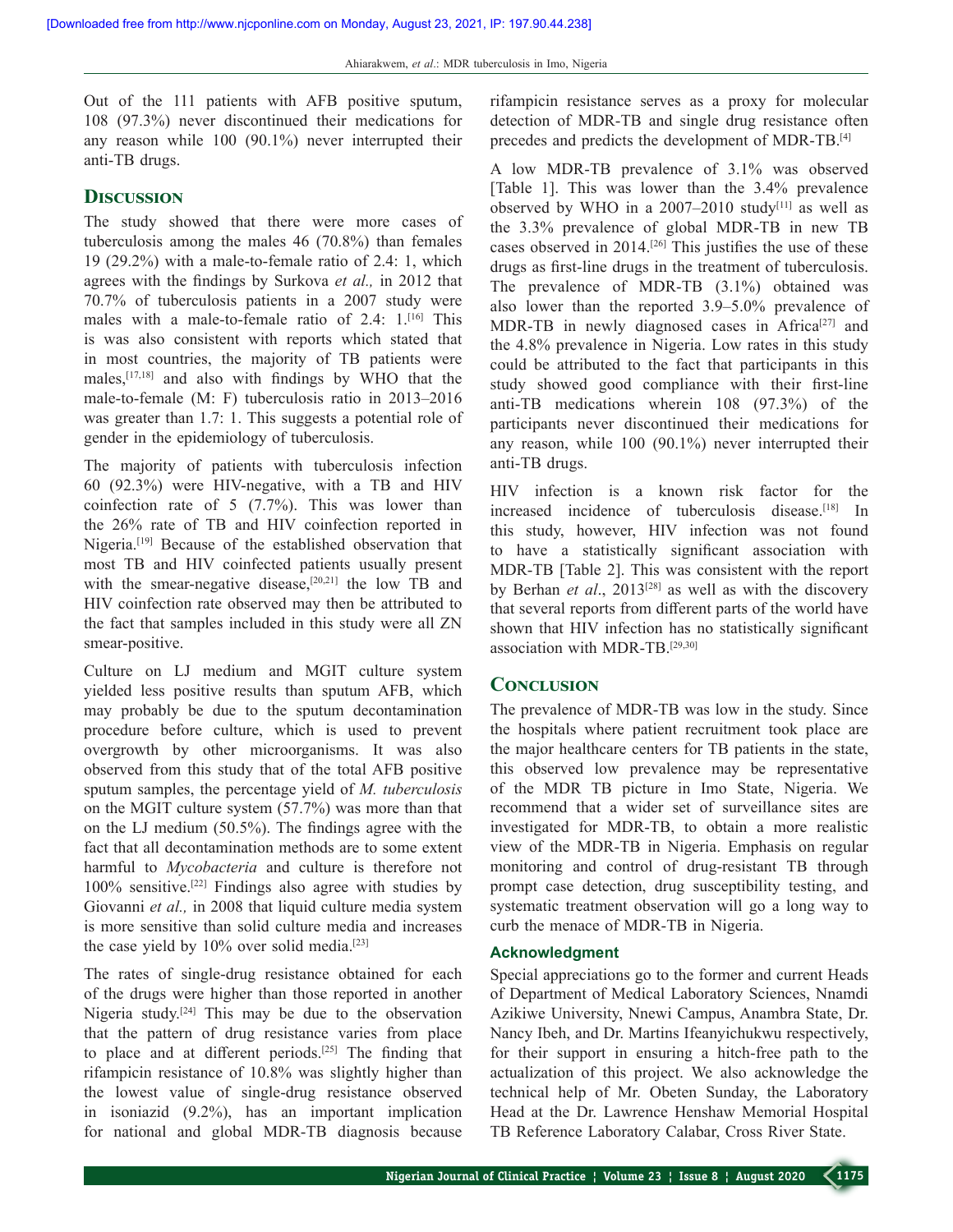#### **Prior presentations/submissions**

This article has not been submitted or presented to any other organization before this time.

## **Authors' contributions/criteria for inclusion as author's**

Akujobi CN, Ahiarakwem IIE, and Ekejindu IM conceived the idea. Ahiarakwem IIE, Ekejindu IM, and Akujobi CN designed the experiments, defined the intellectual content, and reviewed the manuscript. Ahiarakwem IIE performed the literature search and the laboratory experiments, as well as data acquisition. Ahiarakwem IIE and Aghanya IN analyzed the data, wrote, edited, and reviewed the manuscript. All authors approved the final version of the manuscript. Ahiarakwem IIE was the project leader, while Ekejindu IM and Akujobi CN were project supervisors. All authors made conceptual contributions.

Ahiarakwem IIE, Ekejindu IM serve as the guarantors.

#### **Declaration statements**

This is to certify that the manuscript has been read and approved by all the authors and that the requirement for authorship as stated in the NJCP authors' instructions, has been met. We believe that the manuscript represents honest work.

## **Financial support and sponsorship**

Nil.

### **Conflicts of interest**

There are no conflicts of interest.

#### **References**

- 1. Dalton T, Cegielski P, Akksilip S, Ascencios L, Caoili JC, Cho SN, *et al*. Prevalence of and risk factors for resistance to second line drugs in people with multidrug – resistance tuberculosis in eight countries: A prospective Cohort study. Lancet 2012;380:1406-17.
- 2. Cheesbrough M. District Laboratory Practice in Tropical Countries Part 2. 2nd ed.. Update. South Africa: Cambridge University Press; 2010. p. 40-1, 209-10.
- 3. Mitnick DC, Appleton CS, Shin SS. Epidemiology and treatment of multidrug resistant tuberculosis. Semin Respir Crit Care Med 2008;29:499-524.
- 4. Gaifer Z, Babikar A, Rizavi D. Epidemiology of drug resistant tuberculosis in a tertiary care center in Oman, 2006-2015. Oman Med J 2017;32:36-40.
- 5. Barrera L, Cooreman E, Iragena JD, Drobniewski F, Duda P, Havelkova M, editors. Policy Guidance on Drug Susceptibility Testing (DST) of Second Line Anti-tuberculosis Drugs [Monograph on the Internet]. Geneva: WHO Press; 2008. Available from: https://apps.who.int/iris/bitstream/ handle/10665/70500/WHO\_HTM\_TB\_2008.392\_eng. pdf?sequence=1. [Cited 2019 Jan 11].
- 6. Tiemersma EW, Vanderwerf MJ, Borgdorff MW, Williams BG, Nagelkerke NJ. Natural history of tuberculosis: duration and fatality of untreated pulmonary tuberculosis in HIV negative patients: A systematic review. Plos One 2011;6:17601.
- 7. Rabna P, Ramos J, Ponce G, Sanca L, Mané M, Armada A, *et al*. Direct detection by the Xpert MTB/RIF assay and characterization of multi and poly drug-resistant tuberculosis in Guinea-Bissau, West Africa. PLoS One 2015;10:e0127536.
- 8. Rufai SB, Kumar P, Singh A, Prajapati S, Balooni V, Singh S. Comparison of Xpert MTB/RIF with line probe assay for detection of rifampin-monoresistant mycobacterium tuberculosis. J Clin Microbiol 2014;52:1846-52.
- 9. Gaillard T, Fabre M, Martinaud C, Vong R, Brisou P, Soler C. Assessment of the SD BIOLINE Ag MPT64 RAPID™ and the MGIT<sup>™</sup> TBc identification tests for the diagnosis of tuberculosis. Diagn Microbiol Infect Dis 2011;70:154-6.
- 10. Lana D, Patrick A, Emmanuel OI, Agatha A, Dan O, Oche A, *et al*. Genetic – Determinants of drug Resistant Tuberculosis among HIV – infected patients in Nigeria. J. Clin Microbiol 2012;50:2905-9.
- 11. Zignol M, Gemert W, Falzon D, Sismanidis C, Glaziou P, Floyd K, *et al*. Surveillance of anti-tuberculosis drug resistance in the world: An updated analysis, 2007-2010. Bull World Health Organ 2012;90:111-9.
- 12. Association for Reproductive and Family Health [homepage on the internet]. Oyo: World tuberculosis day 2018, on the search for TB leaders in Nigeria; c2019. ARFH House; [about 2 screens]. Available from: https://arfh-ng.org/world-tuberculosisday-2018-on-the-search-for-tb-leaders-in-nigeria/. [Updated 2018 Mar 16; Cited 2019 Jan 23].
- 13. Crucitti T, Taylor D, Beelaert G, Fransen K, Van Damme L. Performance of a rapid and simple HIV testing algorithm in a multicenter phase III microbicide clinical trial. Clin Vaccine Immunol 2011;18:1480-85.
- 14. Yu F, Lee J, Wang M, Hsu H, Chen T, Cheng C. Evaluation of a modified direct agar proportion method for testing susceptibility of *Mycobacterium tuberculosis* from MGIT samples. J Microbiol Immunol Infect 2016;49:60-5.
- 15. Kim SJ. Drug-susceptibility testing in tuberculosis: Methods and reliability of results. Eur Respir J 2005;25:564-9.
- 16. Surkova L, Horevich HL, Titov LP, Sahalchyk E, Arjomandzadegan M, Alinejad S. A study on demographic characteristics of drug resistant mycobacterium tuberculosis isolates in Belarus. Int J Mycobacterial 2012;1:75-81.
- 17. Neyrolles O, Quintana L. Sexual inequality in tuberculosis. PLoS Med 2009;6:1000199.
- 18. Shao Y, Yang D, Weiguo XU, Luw, Song H, Dai Y, Shen H. Epidemiology of anti – tuberculosis drug resistance in a Chinese population: Current situation and challenges ahead. BMC Public Health 2011;11:110.
- 19. World Health Organization. [homepage on the internet]. Geneva: Global Tuberculosis Control: WHO report 2010; c2010. WHO Press. Available from: https://apps.who.int/ iris/bitstream/handle/10665/44425/9789241564069\_eng. pdf?sequence=1. [Updated 2010 Jul; Cited 2019 Jan 20].
- 20. World Health Organization. [homepage on the internet]. Geneva: Guidelines for Treatment of Tuberculosis: Fourth Edition. c2010 [updated 2010; cited 2019 Jan 22]. WHO Press. Available from: https://apps.who.int/iris/bitstream/ handle/10665/44165/9789241547833 eng.pdf?sequence=1.
- 21. Montales MT, Beebe A, Chaudhur A, Patil N. Mycobacterium tuberculosis infection in a HIV-positive patient. Respiratory Medicine Case Report 2015;16:160-2.
- 22. Allen V, Nicol MP, Tow LA. Sputum processing prior to Mycobacterium tuberculosis detection by culture or nucleic acid amplification testing: A narrative review. Res Rev J Microbiol Biotechnol 2016;5:96-108.